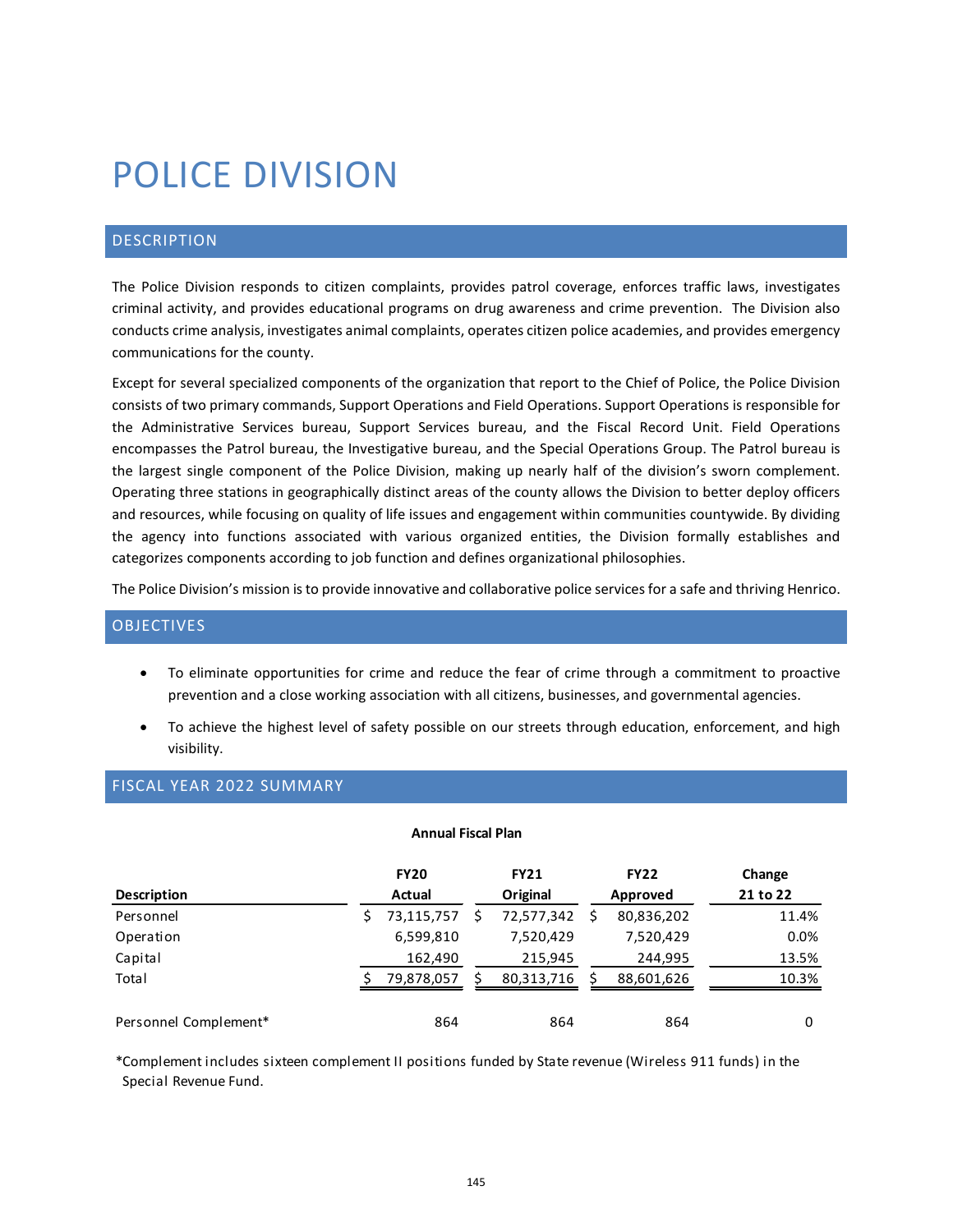#### *Police (cont'd)*

## PERFORMANCE MEASURES

|                            | <b>FY20</b> | <b>FY21</b> | <b>FY22</b> | Change<br>21 to 22 |  |
|----------------------------|-------------|-------------|-------------|--------------------|--|
| <b>Workload Measures</b>   |             |             |             |                    |  |
| Total Calls for Service    | 194.591     | 194.905     | 190,580     | (4,325)            |  |
| Number of Animal Calls     | 15,411      | 16,295      | 16,366      | 71                 |  |
| Number of Part I Crimes    | 8.165       | 8,313       | 8,223       | (90)               |  |
| Number of Criminal Arrests | 21,188      | 21,813      | 21,696      | (117)              |  |
| Number of Traffic Arrests  | 41,786      | 46,925      | 44,389      | (2,536)            |  |

## OBJECTIVES (CONT)

- To hold ourselves accountable to the highest standards of conduct in performing our service to the community and embracing the ideals of our Constitution and democratic society.
- To establish as a cornerstone of all Division endeavors, a partnership with community that is based upon mutual trust and integrity.
- To achieve total professionalism, through training, commitment, and action within the rule of the law, in response to the needs of our community.
- To provide for our employees an environment in which to work that is sensitive to their needs, and conducive to the accomplishment of the highest quality of work.
- To extend compassion impartially to all persons, regardless of the nature of the interaction, through fairness and understanding in response to those with whom contact is necessitated.

## BUDGET HIGHLIGHTS

The FY2021-22 approved budget for the Police Division totals \$88,601,626, representing an overall increase of \$8,287,910, or 10.3 percent, from the previous approved budget. The personnel component increased by \$8,258,860, or 11.4 percent, reflecting employee compensation and health care cost increases.

Included in the Police Complement are sixteen communication officer positions whose salary and benefits are funded in the Special Revenue Fund. The county receives funding to support these positions from the State 911 Services Board, which distributes to localities a portion of the E-911 service fee collected by the State. The State cellular tax is \$0.75 per month charged to each cellular phone.

The operating component is budgeted at \$7,520,429, as part of the budget request process all accounts were reviewed against needs and expenses were reallocated resulting in many adjustments. One of these adjustments was reallocating \$100,000 to augment the ballistic safety program for Police Officers. In FY2021-22, this funding will replace expiring equipment as well as provide equipment to Officers who graduate from recruit academies.

The capital component totals \$244,995 an increase of \$29,050, or 0.4 percent, based on structure restored from the prior fiscal year impacted by the COVID-19 pandemic. Additionally, the vehicle replacement program, funded in the Capital Improvement Plan portion of the budget, totals \$3,024,000 and continues to provide funding for the replacement of vehicles in FY2021-22.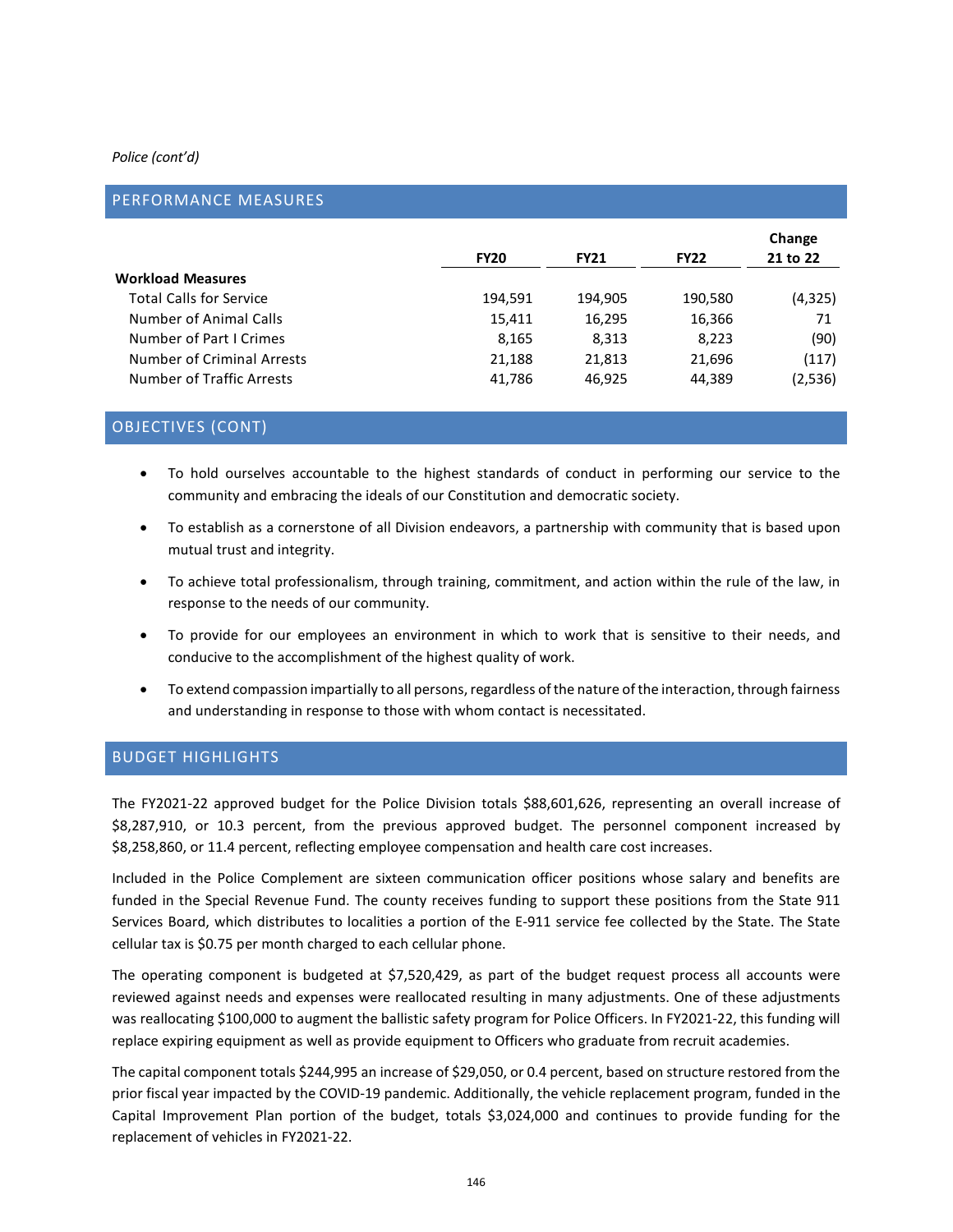*Police (cont'd)*

## DEPARTMENTAL HIGHLIGHTS

#### AWARDS AND RECOGNITION

The Police Division retains recognition as a professional law enforcement agency through efforts to maintain international accreditation. At the close of 2020, the Police Division is one of only 22 agencies worldwide to have achieved this designation.

Mothers Against Drunk Driving (MADD) recognized 5 officers for their work in 2020. One was the top officer in the Central Virginia Region, ranked number two in the State, and was interviewed on a local radio channel to recognize his hard work. Among the other officers was the first female Henrico County officer to win the award. All Patrol officers ranked in the top 10 within the Region and top 20 within the State. Another officer was recognized by MADD as the August Officer of the Month nationwide. This officer has won the award in the past and spent most of their career teaching and training other officers across the State.

In December of 2019, the Criminal Justice Services Board of the Virginia Department of Criminal Justice Services recertified Henrico County as a Certified Crime Prevention Community (CCPC). This is the county's fifth recertification since its initial certification in 2003. The county will submit for recertification again at the end of 2022. The goal of the CCPC program is to publicly recognize and certify localities that implement a defined set of community safety strategies as part of a comprehensive community safety/crime prevention effort. To obtain certification and recertification, a locality must meet twelve core community safety elements/strategies augmented by a minimum of seven approved optional elements. Recertification is a major accomplishment and a true example of the many partnerships within Henrico County.

#### OFFICER SAFETY INITIATIVES

In FY2018-19, the Division implemented Axon Corporation's Officer Safety Plan with updated body worn camera and TASER technology. The Police Division continued to build on this plan by adding Computer Assisted Design (CAD) Integration to the Body Worn Camera Program. The Axon Body Worn Camera Program will match an officer's video to his or her assigned call for service, with no additional action from the officer, and has improved video retention accuracy, provided consistent video labeling, and assisted gathering videos from multiple officers on a single call for service. This program has also significantly reduced administrative data entry for frontline officers.

The Critical Incident Response/Peer Support Team provides resources, information, education, and support to Police Division members who encounter multiple and varied stressful situations while performing their duties. This initiative is an integrated approach involving multiple resources such as Critical Incident Stress Management (CISM) and Stress First Aid – a comprehensive response to traumatic events, critical incidents, and peer support. In November 2019, the Police Division received certification from the Virginia Department of Health, Office of Emergency Medical Services for the Critical Incident Response/Peer Support Team, recertification occurs every 3 years. In 2020, there were 5 trainings for the team. There are 51 peer members on the team and an average of 30 plus hours a month are spent on critical incidents and peer to peer support.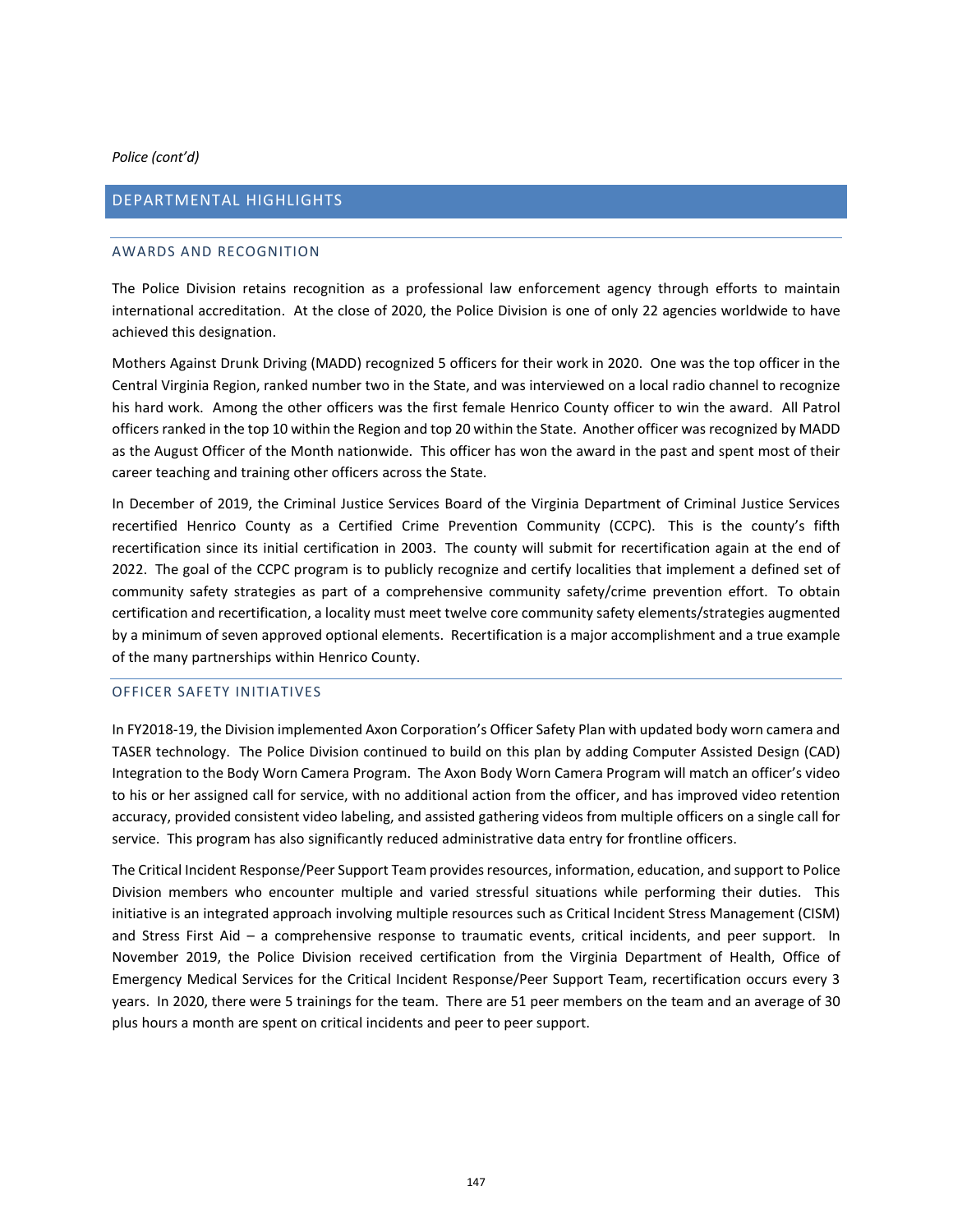#### COMMUNITY SAFETY INITIATIVES

The Police Division remains committed to ensuring a safer community. Officers respond to an average of nine mental health calls a day, these calls are often complex and labor intensive. Due to COVID, there is a lack of psychiatric beds in Virginia. Consumers are often kept in emergency rooms for longer periods of time without treatment. The Crisis Intervention Team Officers strive to be proactive by reducing hospitalizations and incarcerations by partnering with other county agencies to assist those persons with a mental illness or crisis in the community, while providing better safety, services, and resources to those needing extra help. The Police Division staffs several collaborative initiatives addressing mental health crisis and recovery.

Henrico County's Crisis Intervention Team (CIT) consists of selected staff from the Police division, Fire division, Sheriff's Office, and Mental Health and Developmental Services. This team responds to citizens in psychiatric crisis with the goal of avoiding unnecessary hospitalization or incarceration. The county's CIT Crisis Receiving Center (CRC) is located at Parham Doctors' Hospital and is staffed by CIT trained police officers, Henrico Mental Health Emergency Services clinicians, a peer specialist, and medical staff. In FY2019-20, 1,021 individuals were seen at the CRC. The CRC staff has assisted more than 6,000 residents since December 2012.

Another component of Henrico County's CIT program is the community response continuum. This includes the STAR (Services to Aid Recovery) teams' program coordinating outreach between CIT trained police officers, Fire, Sheriff, Mental Health, and Henrico Public Schools. The STAR team includes using other county agencies such as the Henrico Department of Social Services, Building Inspections, Community Advocacy Groups, and Community Maintenance to help resolve the needs of consumers while minimizing the number of emergency calls they generate. Additionally, the Youth STAR team brings together schools, law enforcement, mental health, and other resources to identify and attempt to prevent youth with mental health conditions from entering the juvenile justice system. Combined, the two STAR teams average seven to eight visits per day and saw approximately 1,998 consumers in 2020. The STAR team has been innovative in maintaining visits and contacts with those who need the extra services. The number of documented visits has decreased due to COVID and schools not being in session. The focus of the STAR team was changed to assist Patrol with Mental Health Calls for service and divert consumers from hospitals and jail. A mobile response team that includes police and mental health clinicians has been explored to bring much needed services to those in the community.

To date, the team has trained 2,014 first responders in the CIT Basic classes from 39 jurisdictions or agencies. In 2020 due to COVID-19, one CIT Basic class was offered to 25 students. In 2021, we anticipate offering virtual CIT Basic classes until we can return to in-person classes. Over 180 students received CIT Refresher training in one inperson class prior to COVID's onset and several virtual classes. CIT instructors offered additional training to over 600 students in Mental Health First Aid (MHFA), How Being Trauma Informed Improves Criminal Justice System Responses (TIC-CJ), in academies and in-service sessions.

In 2018, the Division created the Threat Assessment Team (TAT). Threat assessment is the process of documenting and evaluating identified threats in a coordinated manner to interrupt people on a pathway to commit violence in schools, workplaces, houses of worship, transportation centers, shopping malls, government agencies, and other public gathering sites. The TAT ensures the necessary follow-up is conducted and appropriate Police Division assignments are made until the threat has been properly mitigated. TAT teams consist of trained supervisory personnel from several internal police disciplines including School Services, Patrol, CIT, Crime Analysis and Strategic Evaluation (CASE) Unit, and the Criminal Investigations Section. The Threat Assessment Team has investigated 54